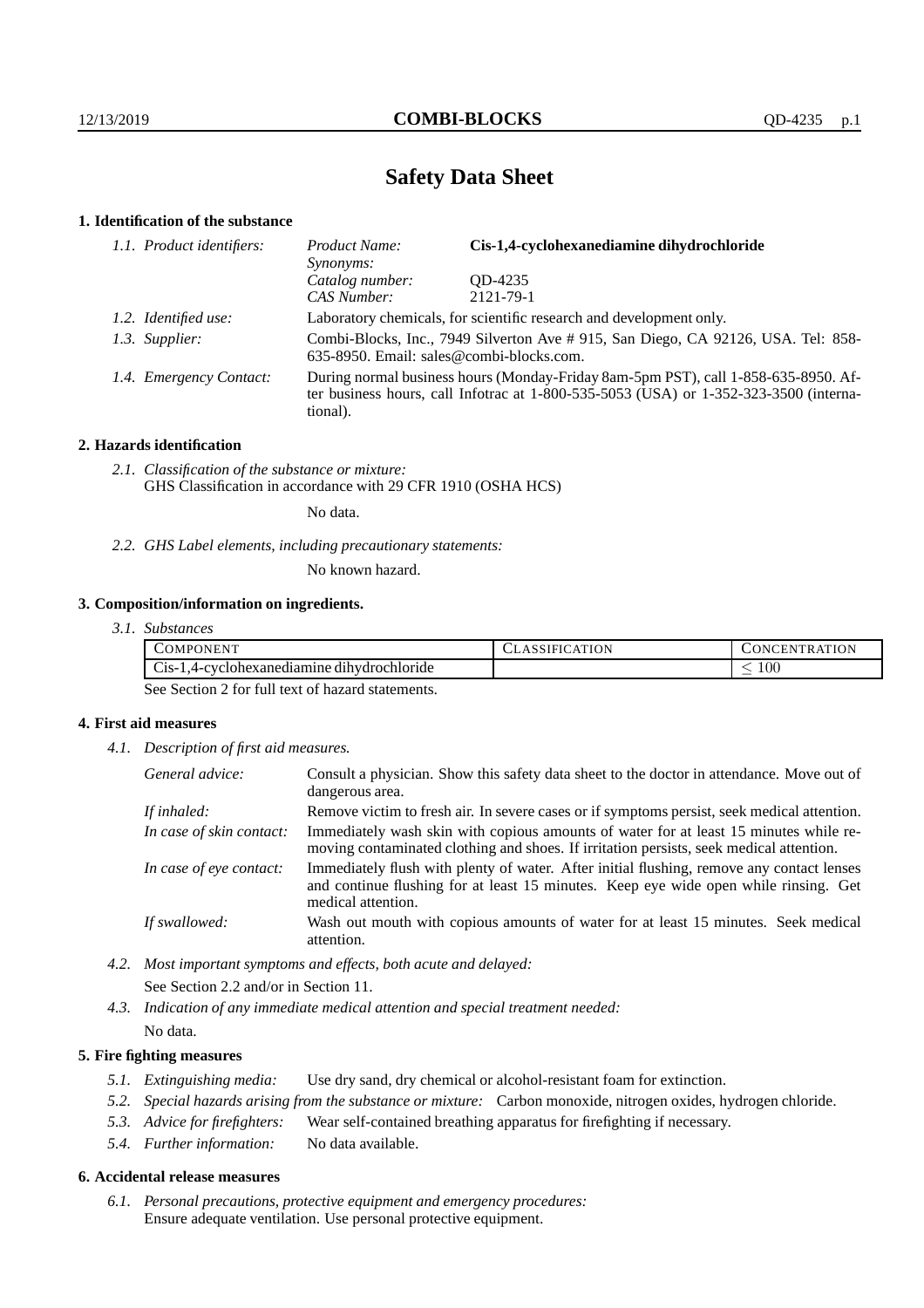|                                                             | 6.2. Environmental precautions:                                                                                                                                                                                                                                    |                                                                                                                                                                                                                                                                                                                        |  |  |
|-------------------------------------------------------------|--------------------------------------------------------------------------------------------------------------------------------------------------------------------------------------------------------------------------------------------------------------------|------------------------------------------------------------------------------------------------------------------------------------------------------------------------------------------------------------------------------------------------------------------------------------------------------------------------|--|--|
|                                                             | Should not be released into the environment. See Section 12 for additional ecological information.                                                                                                                                                                 |                                                                                                                                                                                                                                                                                                                        |  |  |
| 6.3. Methods and materials for containment and cleaning up: |                                                                                                                                                                                                                                                                    |                                                                                                                                                                                                                                                                                                                        |  |  |
|                                                             |                                                                                                                                                                                                                                                                    | Sweep up or vacuum up spillage and collect in suitable container for disposal.                                                                                                                                                                                                                                         |  |  |
|                                                             | 6.4. Reference to other sections:                                                                                                                                                                                                                                  |                                                                                                                                                                                                                                                                                                                        |  |  |
| Refer to protective measures listed in Sections 8 and 13.   |                                                                                                                                                                                                                                                                    |                                                                                                                                                                                                                                                                                                                        |  |  |
|                                                             | 7. Handling and storage                                                                                                                                                                                                                                            |                                                                                                                                                                                                                                                                                                                        |  |  |
|                                                             | 7.1. Precautions for safe handling: Avoid contact with skin and eyes. Avoid inhalation of vapour or mist. Keep away<br>from sources of ignition - No smoking. Take measures to prevent the build up of electro-<br>static charge. For precautions see section 2.2. |                                                                                                                                                                                                                                                                                                                        |  |  |
|                                                             | 7.2. Conditions for safe storage, including any incompatibilities: Keep container tightly closed in a dry and well-ventilated<br>place. Containers which are opened must be carefully resealed and kept upright to prevent<br>leakage.                             |                                                                                                                                                                                                                                                                                                                        |  |  |
|                                                             | 7.3. Specific end $use(s)$ :                                                                                                                                                                                                                                       | Laboratory chemicals, for scientific research and development only.                                                                                                                                                                                                                                                    |  |  |
|                                                             | 8. Exposure Controls / Personal protection                                                                                                                                                                                                                         |                                                                                                                                                                                                                                                                                                                        |  |  |
|                                                             | 8.1. Control parameters:                                                                                                                                                                                                                                           |                                                                                                                                                                                                                                                                                                                        |  |  |
|                                                             | Components with workplace control parameters: Contains no substances with occupational exposure limit values.                                                                                                                                                      |                                                                                                                                                                                                                                                                                                                        |  |  |
| 8.2.                                                        | Exposure controls:                                                                                                                                                                                                                                                 |                                                                                                                                                                                                                                                                                                                        |  |  |
|                                                             |                                                                                                                                                                                                                                                                    | Appropriate engineering controls: Ensure that eyewash stations and safety showers are close to the workstation<br>location. Ensure adequate ventilation, especially in confined areas.                                                                                                                                 |  |  |
|                                                             | Personal protective equipment:                                                                                                                                                                                                                                     |                                                                                                                                                                                                                                                                                                                        |  |  |
|                                                             | Eye/face protection:                                                                                                                                                                                                                                               | Wear appropriate protective eyeglasses or chemical safety goggles as described by OSHA's<br>eye and face protection regulations in 29 CFR 1910.133 or European Standard EN166.                                                                                                                                         |  |  |
|                                                             | Skin protection:                                                                                                                                                                                                                                                   | Handle with gloves. Gloves must be inspected prior to use. Use proper glove removal<br>technique (without touching glove's outer surface) to avoid skin contact with this product.<br>Dispose of contaminated gloves after use in accordance with applicable laws and good<br>laboratory practices. Wash and dry hands |  |  |
|                                                             | <b>Body Protection:</b>                                                                                                                                                                                                                                            | Complete suit protecting against chemicals, Flame retardant antistatic protective clothing.,<br>The type of protective equipment must be selected according to the concentration and<br>amount of the dangerous substance at the specific workplace.                                                                   |  |  |
|                                                             | Decriptory protection:                                                                                                                                                                                                                                             |                                                                                                                                                                                                                                                                                                                        |  |  |

Respiratory protection:

Control of environmental exposure: Prevent further leakage or spillage if safe to do so. Do not let product enter drains.

# **9. Physical and chemical properties**

*9.1. Information on basic physical and chemical properties*

| (a)                |                                               | Solid    |
|--------------------|-----------------------------------------------|----------|
|                    | Appearance:                                   |          |
| (b)                | Odour:                                        | No data  |
| (c)                | Odour Threshold:                              | No data  |
| (d)                | pH:                                           | No data  |
| (e)                | Melting point/freezing point:                 | No date. |
| (f)                | Initial boiling point and boiling range:      | No data  |
| (g)                | Flash point:                                  | No data  |
| (h)                | Evaporatoin rate:                             | No data  |
| (i)                | Flammability (solid, gas):                    | No data  |
| (i)                | Upper/lower flammability or explosive limits: | No data  |
| $\rm(k)$           | Vapour pressure:                              | No data  |
| (1)                | Vapour density:                               | No data  |
| (m)                | Relative density:                             | No data  |
| (n)                | Water solubility:                             | No data  |
| $\left( 0 \right)$ | Partition coefficient: n-octanol/water:       | No data  |
| (p)                | Auto-ignition:                                | No data  |
| (q)                | Decomposition temperature:                    | No data  |
| (r)                | Viscosity:                                    | No data  |
| (s)                | Explosive properties:                         | No data  |
| (t)                | Oxidizing properties:                         | No data  |